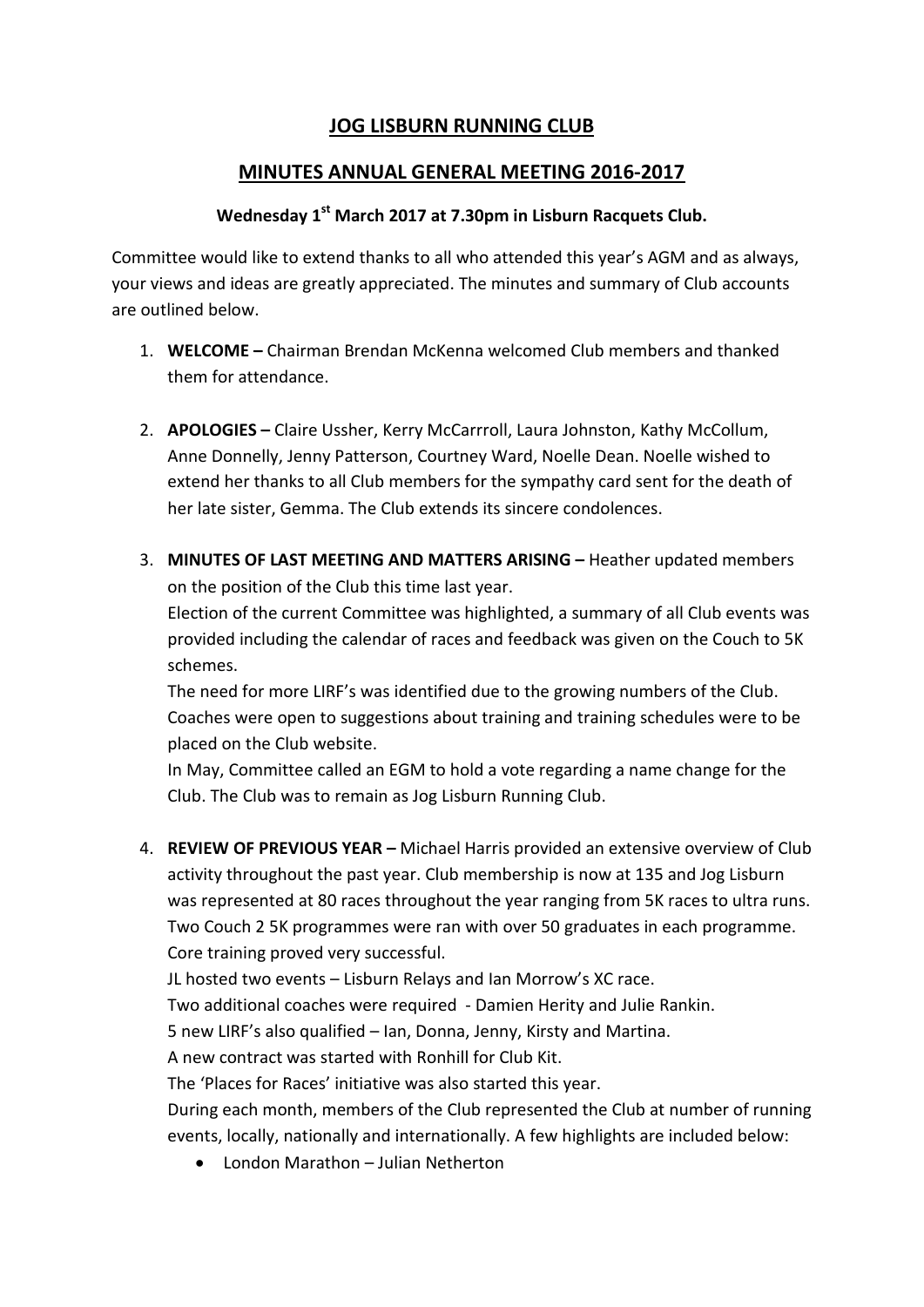- Belfast Marathon 4 members completed this.
- Gothenburg Half Marathon Joe and Martin Stewart.
- Lots of Club members entered the Lisburn Half and 10K.
- Great North Run completed by Kirsty Henderson and Michael Heaney.
- Several PB's were achieved at Belfast Half.
- Jim completed the Man V Mountain challenge.
- Massive turnout at the Gr8 in Dundrum congratulations to Joe Stewart for an age category prize.
- Spooky goings on at the Moira Monster Dash.
- Various Santa Runs around the festive period.
- Adrian's 54 mile run Portaferry to Strangford.
- A very mucky Castlewellan at the Christmas Cracker.
- Park Run milestones George, Louise, Diane, Eamonn, Martin, Andrew and Gillian.

Many congratulations were passed to George Morrow and Anne Donnelly for age category prizes and their Novosco participation.

The Club was also nominated for the Club of the Year at the Lisburn and Castlereagh Sports Awards. The Club came 3<sup>rd</sup> place in the category.

Members of the Club enjoyed various social nights including the Christmas Dinner at Gowdy's and the Club BBQ where awards were presented;

**Male Runner of the Year –** Eamon McCaighy

**Female Runner of the Year –** Anna Clugston

**Most Improved –** Nigel Forbes

**People's Choice –** Martina Rydout

The Club also celebrated the weddings of Damien and Kathy, Claire and Donna and Irene and Aindi.

**5. PRESENTATION OF ACCOUNTS –** George presented the income and expenditure account for the period  $1<sup>st</sup>$  April 2016 to 31 $<sup>st</sup>$  January 2017.</sup>

**INCOME** Members registration - £4910 C25K - £2970 Public Health Agency - £1675 = £9555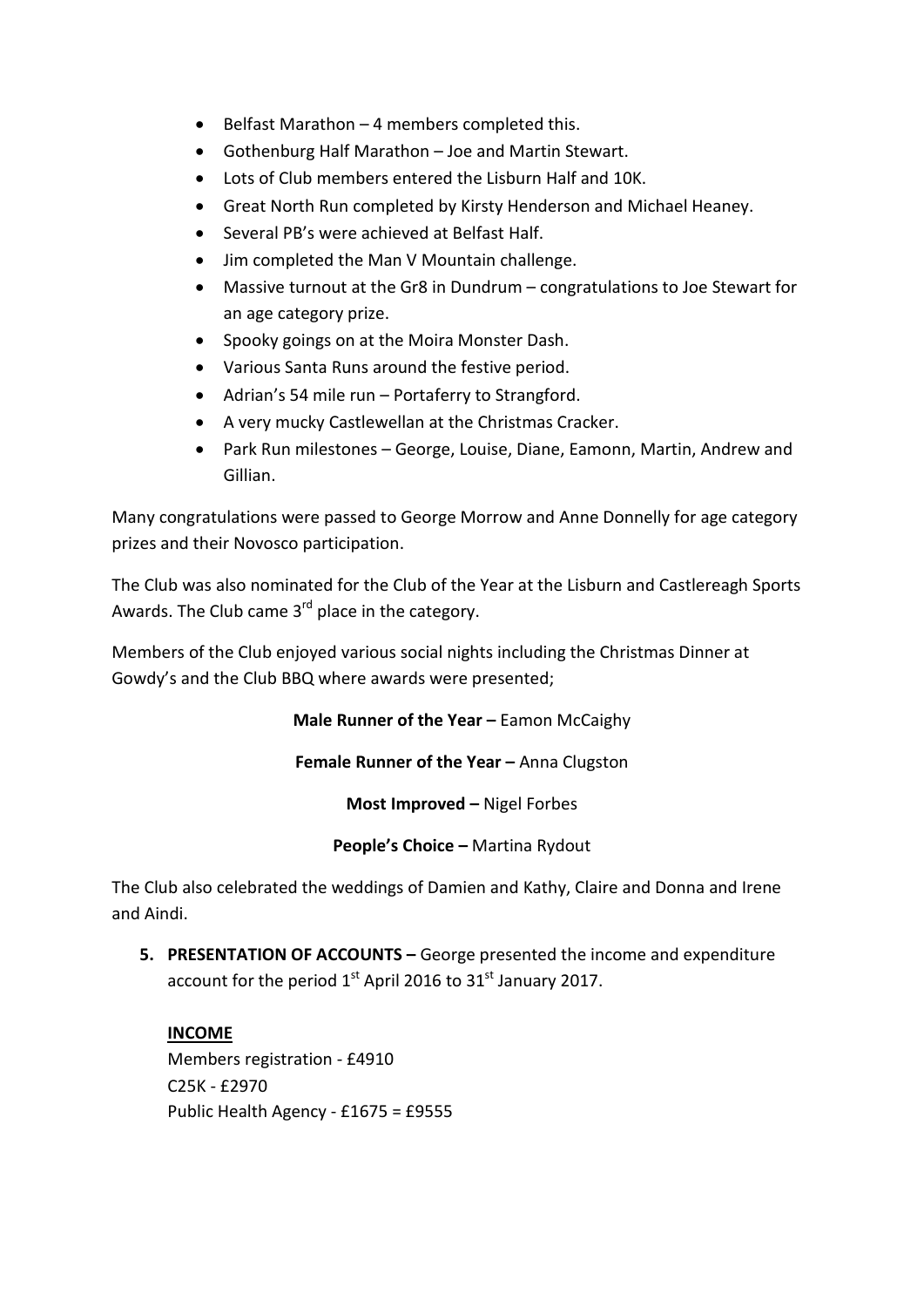#### **EXPENDITURE**

Club Registration - £100 Members Registration - £1230 Courses - £1435 Rent of Sports Hall - £455 Rent of room for Committee meetings - £135 Race Subsidies - £570 Bank Charges - £107 Social Events - £296 Vital Nutrition Talk - £225 Web page - £112 Kit -£292 General Expenses - £70 = £5027

Surplus of Income over Expenditure - £4528

6. **Election of Committee** – Fiona Purce led the nominations for the new Committee. The following members were elected to serve on the Management Committee for 2017-2018:

| <b>ROLE</b>             | <b>NOMINEE</b>        | <b>NOMINATOR</b>     | <b>SECONDER</b>        |
|-------------------------|-----------------------|----------------------|------------------------|
| Chairman                | Brendan McKenna       | Damien Herity        | Julie Rankin           |
| Secretary               | <b>Brenda Harris</b>  | Heather Kennedy      | <b>Gillian Alister</b> |
| Treasurer               | George Morrow         | Brendan McKenna      | <b>Adrian Daye</b>     |
| Vice Chair              | <b>Michael Harris</b> | lan Morrow           | Donna Feehan           |
| Child Protection        | lan Morrow            | <b>Fiona McFall</b>  | Suzie Townsley         |
| Officer (Male)          |                       |                      |                        |
| <b>Child Protection</b> | Jenny Teeny-          | Julie Rankin         | Kirsty Henderson       |
| Officer (Female)        | McGrath               |                      |                        |
| Media Officer           | Kirsty Henderson      | <b>Bernard Woods</b> | <b>Nigel Forbes</b>    |
| Social Secretary        | Heather Kennedy       | Donna Feehan         | <b>Michael Harris</b>  |

Non-Elective roles are as follows:

**Complaints Officer** – Gillian Alister

**Head Coach** – Adrian Daye

**Web & Social Media Officer** – Michael Harris

**Kit Officers** – Brenda Harris and Gillian Alister.